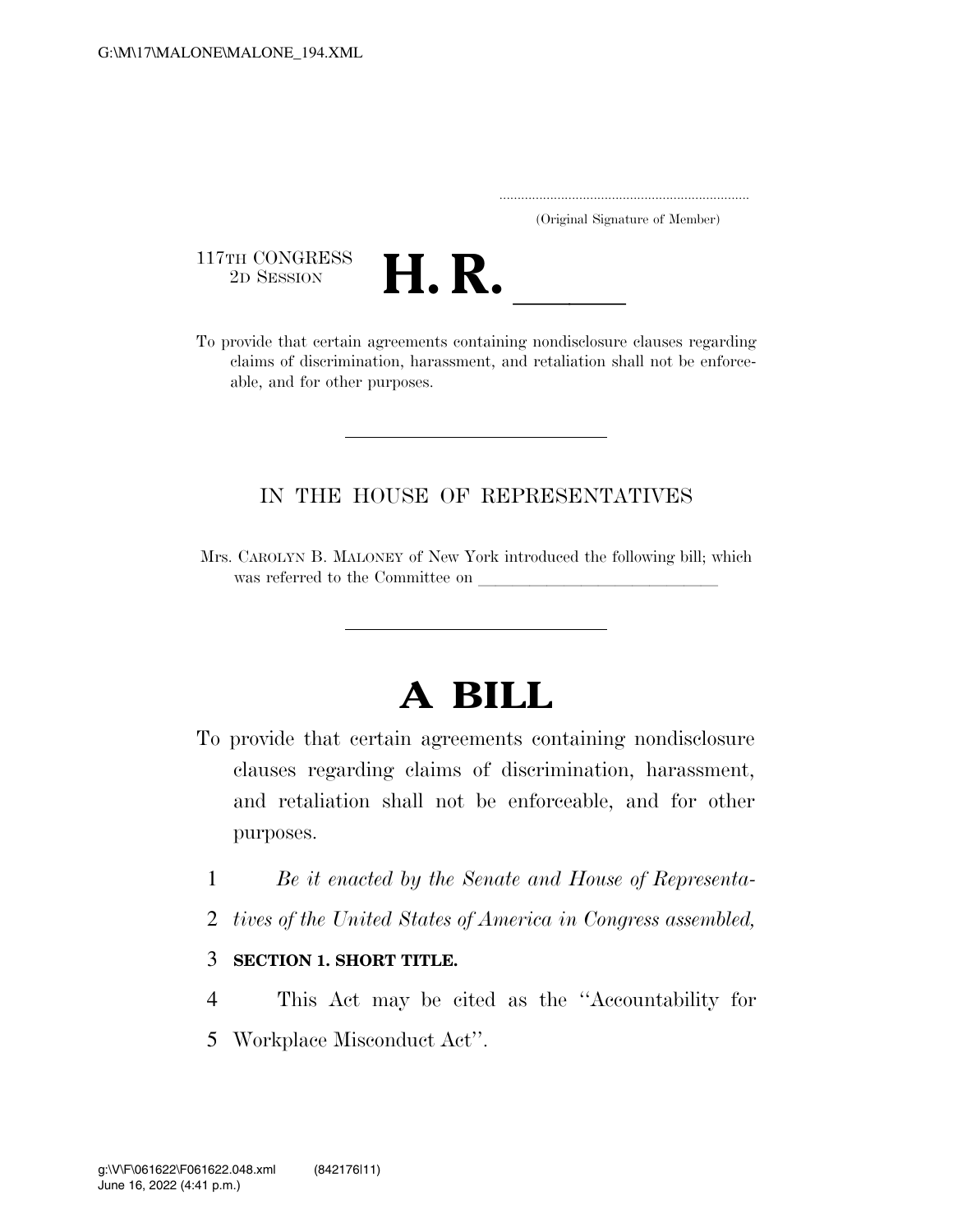|                             |  |                  | 1 SEC. 2. EMPLOYER REQUIREMENTS PERTAINING TO |  |  |
|-----------------------------|--|------------------|-----------------------------------------------|--|--|
| $\mathcal{D}_{\mathcal{L}}$ |  |                  | CLAIMS OF DISCRIMINATION, HARASSMENT          |  |  |
| $\mathcal{R}$               |  | AND RETALIATION. |                                               |  |  |

 (a) PROCESS.—Not later than 1 year after the date of the enactment of this Act, an employer shall establish a process for receiving and investigating allegations of dis- crimination, harassment and retaliation. Such process shall—

 (1) provide multiple methods (e.g., in writing, verbally, or by electronic submission) for the em- ployer to receive and respond to a report of unlawful conduct under the laws described in section 3,

 (2) allow employees to confidentially report un-lawful conduct,

 (3) be provided to each employee upon the be- ginning of their employment and be prominently posted for employee reference,

 (4) require prompt investigation of unlawful conduct reported by an employee,

 (5) require notification to the employee of the 21 initiation, conclusion, and outcome of the investiga-22 tion of such reported unlawful conduct, and

 (6) make available (e. g, through an human re- sources representative) factual information per- taining to support services (including medical and mental health care, seeking legal representation, in-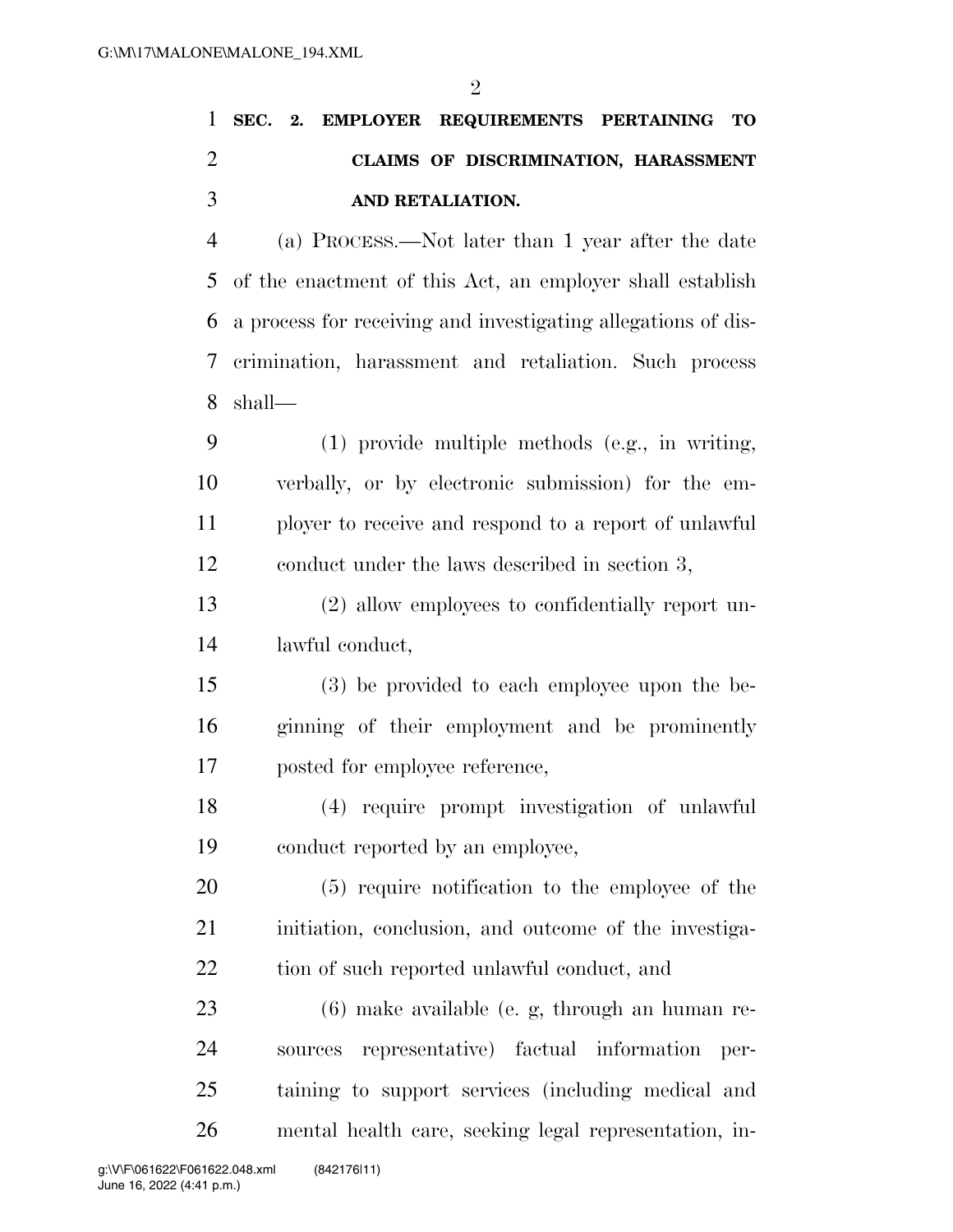formation about legal rights) the employee may choose to access.

 (b) INVESTIGATION.—An employer shall conduct a thorough and neutral investigation into any report of un- lawful conduct made by an employee. Such investigation shall include—

 (1) appointing impartial individual or entity that is adequately trained to investigate such con- duct and notifying the employee of the investigator, scope of the investigation, and estimated time frame of the investigation,

 (2) notifying the employee of the initiation, con- clusion, and outcome of the investigation of the re-ported unlawful conduct,

 (3) informing the employee of investigation sta-tus upon request of the employee, and

 (4) to the greatest extent practicable, inter- viewing witnesses or other individuals identified by the employee claiming the misconduct under inves-tigation.

 (c) REPORT.—The employer shall furnish a report to the employee that documents the procedure followed by the employer during an investigation into the unlawful conduct reported by the employee and that shows the in-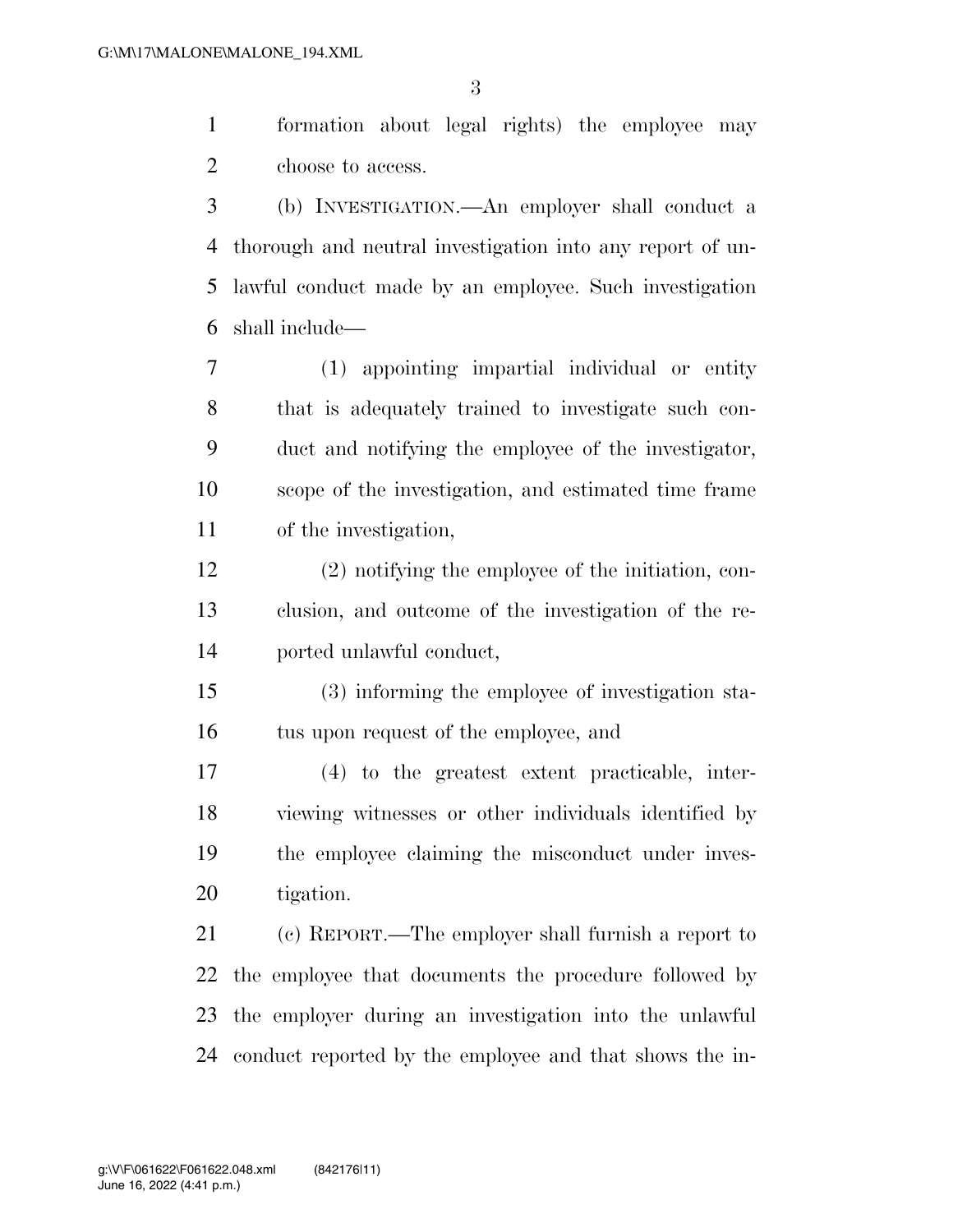vestigation complied with the requirements of subsection 2 (b).

## **SEC. 3. UNENFORCEABILITY OF CERTAIN SETTLEMENT AGREEMENTS CONTAINING NONDISCLOSURE CLAUSES.**

 (a) A nondisclosure clause included in a settlement agreement shall not be enforceable by an employer if— (1) it prohibits a party to such agreement from disclosing information to Congress, a Federal, State, or a local government entity, or a law enforcement entity, relating to conduct that is unlawful, or that the employee has reason to believe is unlawful, under— (A) title VII of the Civil Rights Act of 15 1964 (42 U.S.C. 2000 seq.), (B) section 6(d) of the Fair Labor Stand-17 ards Act (29 U.S.C. 206(d)), (C) title I of the Americans with Disabil-19 ities Act of 1990 (42 U.S.C. 12101 et seq.), (D) sections 501 and 505 of the Rehabili-21 tation Act of 1973 (29 U.S.C. 791-792), (E) the Age Discrimination in Employment 23 Act of 1967 (29 U.S.C. 621 et seq.),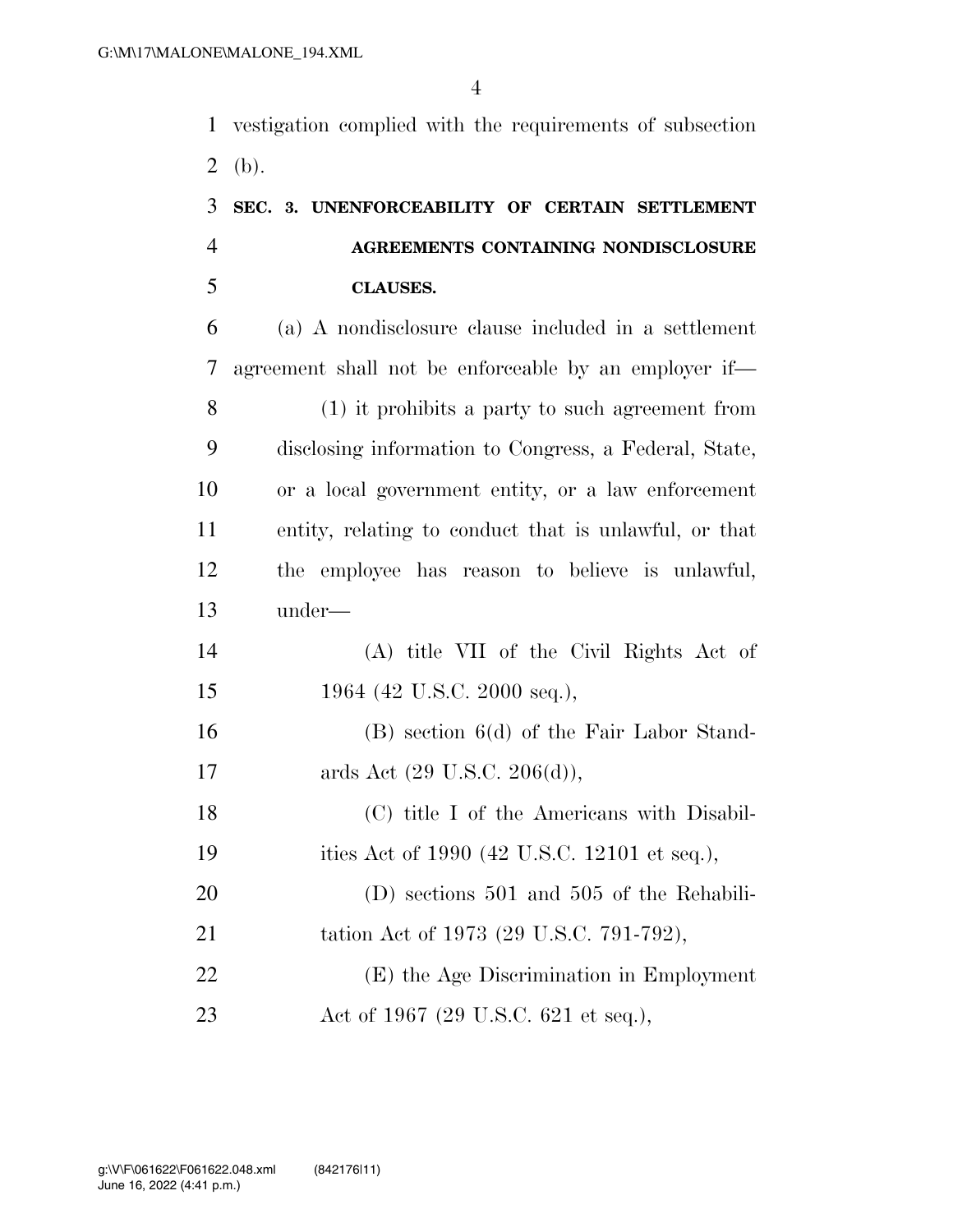| $\mathbf{1}$   | (F) title II of the Genetic Information               |
|----------------|-------------------------------------------------------|
| $\overline{2}$ | Non-discrimination Act (29 U.S.C. 42 U.S.C.           |
| 3              | $2000$ ff-1 et seq.), or                              |
| $\overline{4}$ | (G) the Government Employees Rights Act               |
| 5              | of 1991 (2 U.S.C. 1201–1224).                         |
| 6              | $(2)$ the employer has not communicated to the        |
| 7              | employee that a nondisclosure agreement does not      |
| 8              | restrict disclosing information to Congress, a Fed-   |
| 9              | eral, State, or Local government entity, or law en-   |
| 10             | forcement,                                            |
| 11             | (3) the employer engages in behavior to intimi-       |
| 12             | date, hinder, obstruct, impede, retaliate against, or |
| 13             | otherwise discourage an employee subject to a non-    |
| 14             | disclosure agreement from communicating with Con-     |
| 15             | gress, a Federal, State, or local government entity,  |
| 16             | or law enforcement,                                   |
| 17             | (4) the employer includes terms in the non-           |
| 18             | disclosure agreement that requires an employee to     |
| 19             | notify the employer before disclosing information to  |
| 20             | Congress, a Federal, State or Local government en-    |
| 21             | tity, or law enforcement,                             |
| 22             | $(5)$ the employer fails to include in such non-      |
| 23             | agreement the following statement:<br>disclosure      |
| 24             | "Nothing in this agreement prevents you from dis-     |
| 25             | closing information to Congress, a Federal, State, or |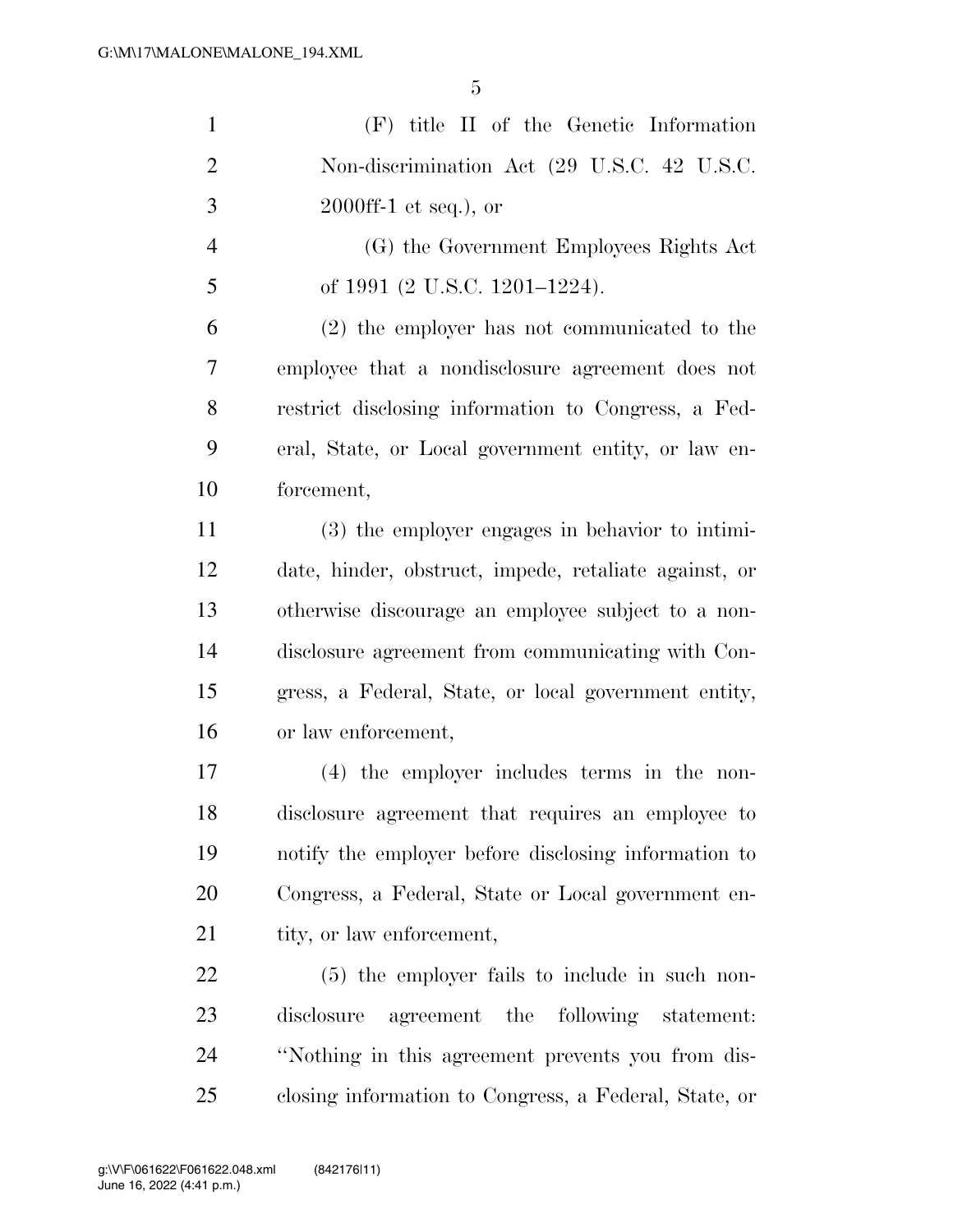Local government entity, or law enforcement about behavior you reasonably believe constitutes harass-ment, discrimination, or retaliation.'', or

 (6) the employer does not grant an employee at least 21 days to consider an agreement before such agreement takes effect and allow the employee to re- scind such agreement for up to 7 days after the agreement takes effect.

#### **SEC. 4. ENFORCEMENT.**

 (a) The Equal Employment Opportunity Commission shall establish a process by which employees may report a violation of section 2.

 (b) The Equal Employment Opportunity Commission shall treat reports of such violations in a manner con- sistent with title VII of the Civil Rights Act of 1964 (42 U.S.C. 2000e et seq.).

 (c) No later than 180 days after the date of the en- actment of this Act, the Equal Employment Opportunity Commission shall issue rules that prescribe the require- ments for employer compliance with, and employee notifi-cation of, the requirements of this Act.

### **SEC. 5. DEFINITIONS.**

For purposes of this Act:

 (1) NONDISCLOSURE CLAUSE.—The term ''non-disclosure clause'' means a provision in a settlement